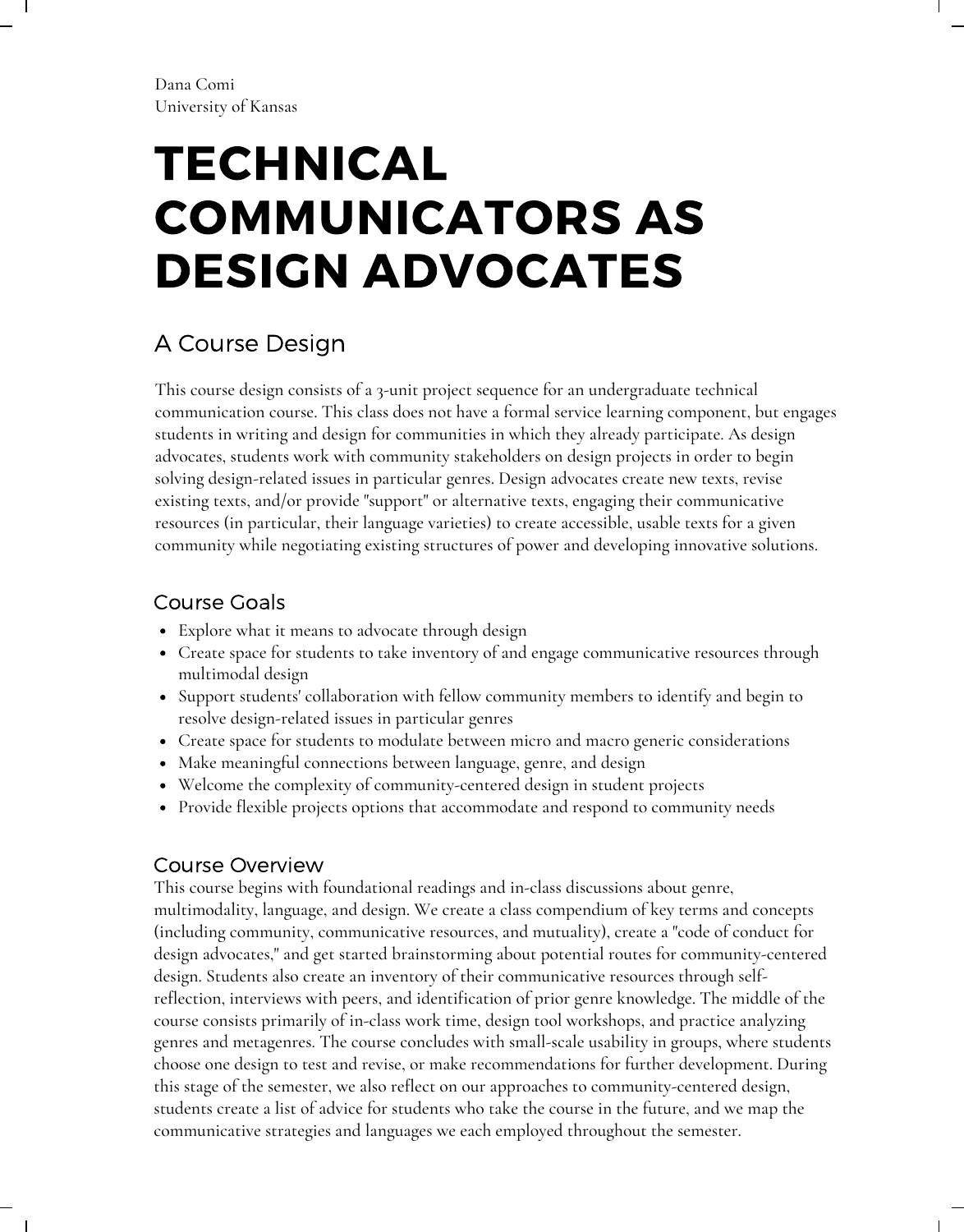#### Week One: Technical Communication as Advocacy

Readings: Excerpts from "The Technical Communicator as Advocate" (Jones), "The Technical Communicator as Participant, Facilitator, and Designer in Public Engagement Projects" (Moore), "The Roles of Technical Communication Researchers in Design Scholarship" (Sánchez)  $\mathbf{I}$ 

Activities: Deining "Design Advocate," taking inventory of communicative resources, starting key terms and concepts compendium

#### Week Two: Multimodality + Genre

Readings: "Multimodality, Translingualism, and Rhetorical Genre Studies" (Gonzales), Chs. 6-9 of *Compose, Advocate, Design* (Wysocki and Lynch), excerpts from "Taking Up Space" (Dryer)

Activities: Identifying examples of genre as social action, adding to our key terms and concepts compendium, and practicing critical genre analysis of familiar designs

#### Week Three: Multimodal Language

Readings: The Glossary of Multimodal Terms, "What Hadn't Happened" (Anderson), Myths of Multimodal Composing (Braziller and Kleinfeld)

Activities: Multimodal Advocacy Textual Analysis (adapted from Warren-Riley and Hurley's "Multimodal Pedagogical Approaches to Public Writing"), adding to our compendium, and inding examples of multimodal language in everyday communication

#### Week Four: Community-Centered Design

Readings: "Translation as a User Localization Practice" (Gonzales and Zantjler), Equity-Centered Community Design Field Guide (Creative Reaction Lab), "Prototyping" (Dam and Siang)

Activities: Identifying the communities that we each inhabit and engage in, developing class guidelines for engaging with and alongside communities in design, brainstorming potential projects for Unit 1

#### Week Five: Identifying a Community Design Barrier

Readings: "Community-Based User Experience" (Emma J. Rose et al.), "Field Guide to Human-Centered Design" (Ideo-Org) Activity: Developing design proposals for Unit 1 (Technical Description), Design tool workshop #1 (Adobe Suite)

#### Week Six: Community Listening

Readings: "The art of active listening" (Lukka, UX Collective), "Rhetorical Listening" (Ratcliffe) Activity: Practicing strategies for active listening, discussing connections between design, listening, and empathy

#### Week Seven: Community Questioning

Readings: "DJs, Playlists, and Community" (Del Hierro) Activity: Design tool workshop #2 (Canva, inventory of technology at digital resource lab on campus)

#### Week Eight: Responding via Design

Activity: In-class work week and addressing design "roadblocks" as they arise